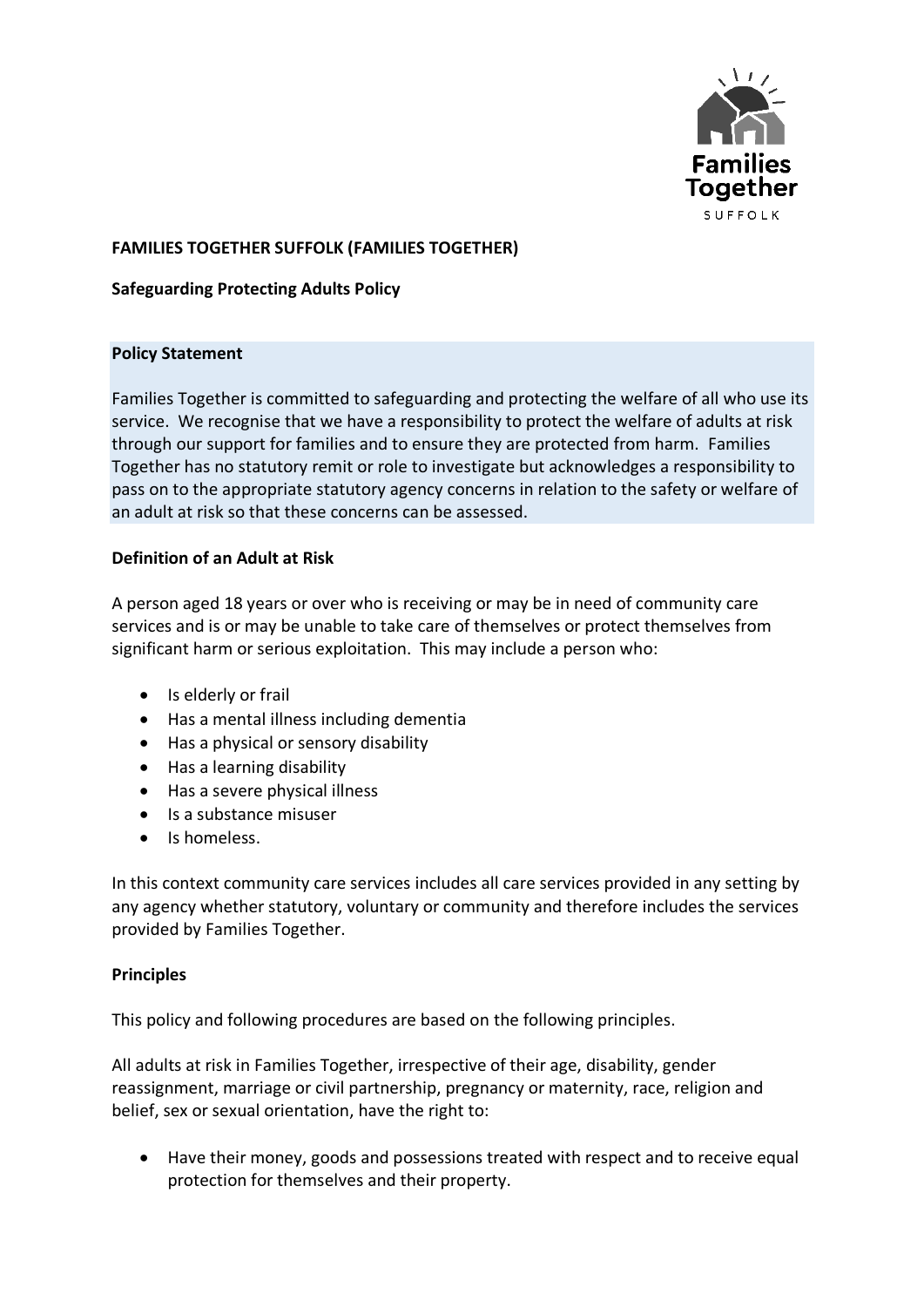- Guidance and help in seeking assistance as a consequence of abuse.
- Be supported in making their own decisions about how they wish to proceed in the event of abuse and to know their wishes will only be over-ridden if it is considered necessary for their own safety or the safety of others.
- Be supported in bringing a complaint under any existing complaint procedure.
- Be supported in reporting the circumstances of any abuse to independent bodies.
- Have alleged, suspected or confirmed cases of abuse that come to light through Families Together support dealt with as a priority.
- Receive appropriate support following abuse.

It is the responsibility of all within Families Together to report any concerns about abuse. When abuse of an adult needs to be reported each local authority will have its own system, resources and reporting procedures.

This may be a dedicated phone line or a specific social services team. Schemes should familiarise themselves with local procedures in their area. Alternatively, adult abuse can be reported directly to the police.

All incidents of alleged poor practice, misconduct or abuse will be taken seriously and responded to swiftly and appropriately.

All personal data will be processed in accordance with the requirements of the the General Data Protection Regulations (GDPR).

Where there are concerns about the safety or welfare of an adult at risk this policy and these procedures will be followed and information will be shared with the relevant agencies in order to protect them.

# **Families Together will take all possible steps to ensure that adults with whom it works are kept safe through:**

- Clear procedure for the raising of concerns about an adult at risk
- Safe recruitment processes for all trustees, staff and volunteers including the obtaining of DBS or Access NI checks as appropriate
- Procedures to structure the management of an allegation of abuse against trustees, staff or volunteers
- Effective induction, training and support for trustees, staff and volunteers to ensure they are aware of and understand the importance of implementing this policy and the related procedures
- Identified personnel to hold the strategic lead and designated safeguarding responsibilities for the safeguarding of adults at risk within Families Together
- Clear expectations of all trustees, staff and volunteers for sharing information.

# **Disclosure of Information**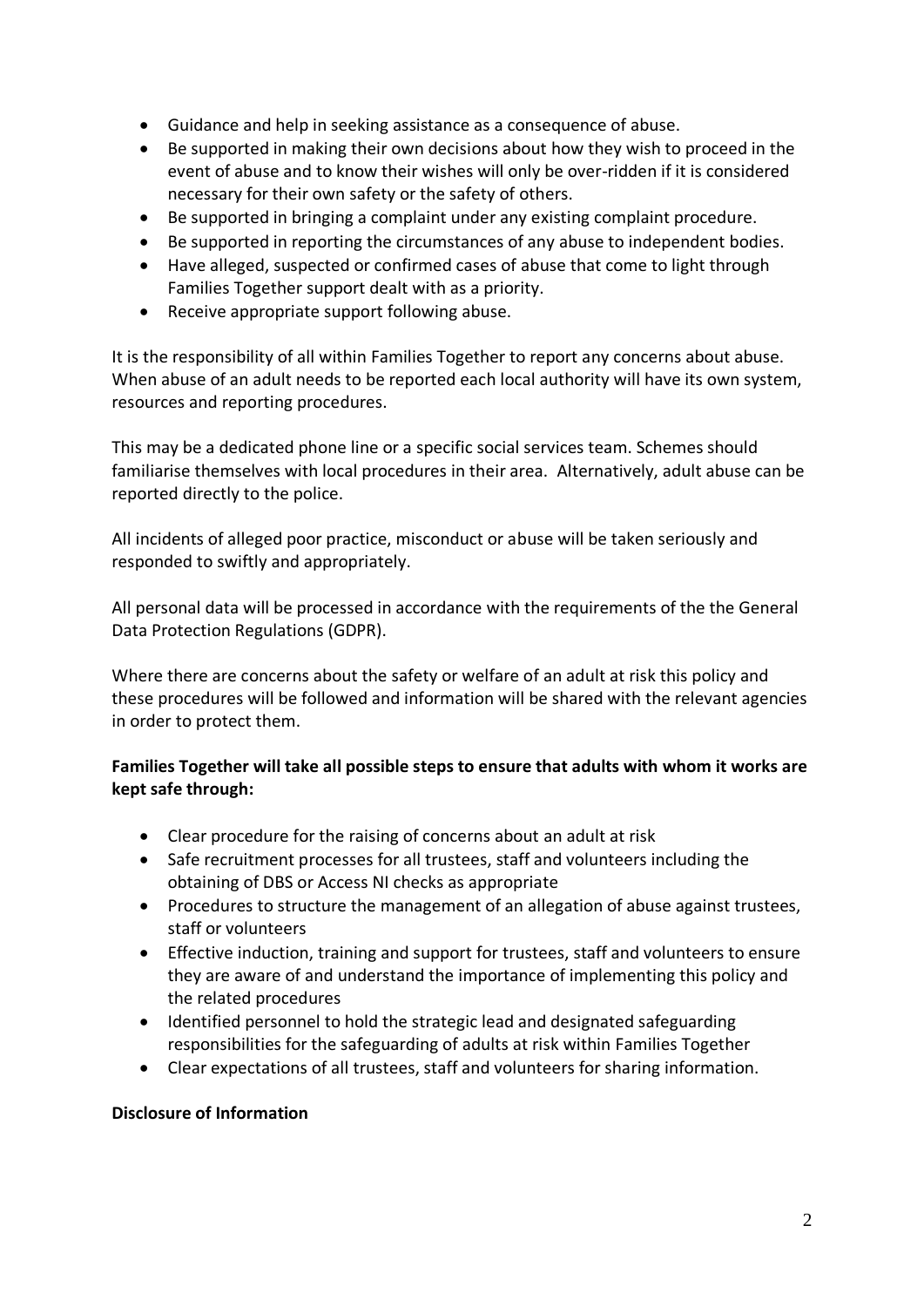- Families Together recognises the importance of sharing information to protect an adult at risk and normally any disclosure of confidential information to any other person may only be undertaken with the express permission of the person.
- Where it is considered necessary for the welfare and protection of an adult at risk, the person will be kept informed unless to do so would put his or her welfare and safety at risk of harm.
- In recognition of its commitment to pass on concerns, Families Together will maintain effective working partnerships with organisations working with adults at risk within the community and will maintain current information on and work within the requirements of the local procedures followed by statutory and voluntary agencies.

# **Procedure when there are concerns**

- **a)** If anyone who is associated with Families Together has concerns about the welfare of an adult at risk they must raise those concerns and inform the designated person **without delay**
- **b)** If an adult discloses that they are being, or have been abused this information must be taken seriously and the information must be passed to the designated person for dealing with their concerns without delay and in any event **within 24 hours** of the information coming to light
- **c)** The first priority should always be to protect the safety of all adults at risk and it is the responsibility of all within Families Together to act on any suspicion or evidence of abuse or neglect
- **d)** The information regarding the concerns and the action taken will be recorded and passed to the relevant agencies. Written information will be passed to the respective agencies **within 7 working days (within 2 days in NI)**
- **e)** If an adult is at risk of immediate harm then the designated person will inform the appropriate agency without delay
- **f)** If the adult is not in immediate harm the information must be passed to the designated person who will respond as soon as possible but **within 24 hours**
- **g)** Failure to report concerns may lead to suspension pending investigation and for staff, disciplinary action
- **h)** If a member of staff, volunteer or trustee is alleged to have put the welfare or safety of an adult at risk, the designated person will inform the appropriate agency and cooperate fully with the authority in the manner in which the matter is dealt with including the immediate suspension of the person pending an investigation

#### **Allegations against Staff and Volunteers**

It is important that any concerns for the welfare of an adult at risk arising from abuse or harassment by a member of staff or volunteer should be reported immediately to the designated person, or, if they are implicated in the concerns, to the strategic lead or a named trustee, and an incident form completed. Concerns about poor practice should also be reported to the designated person.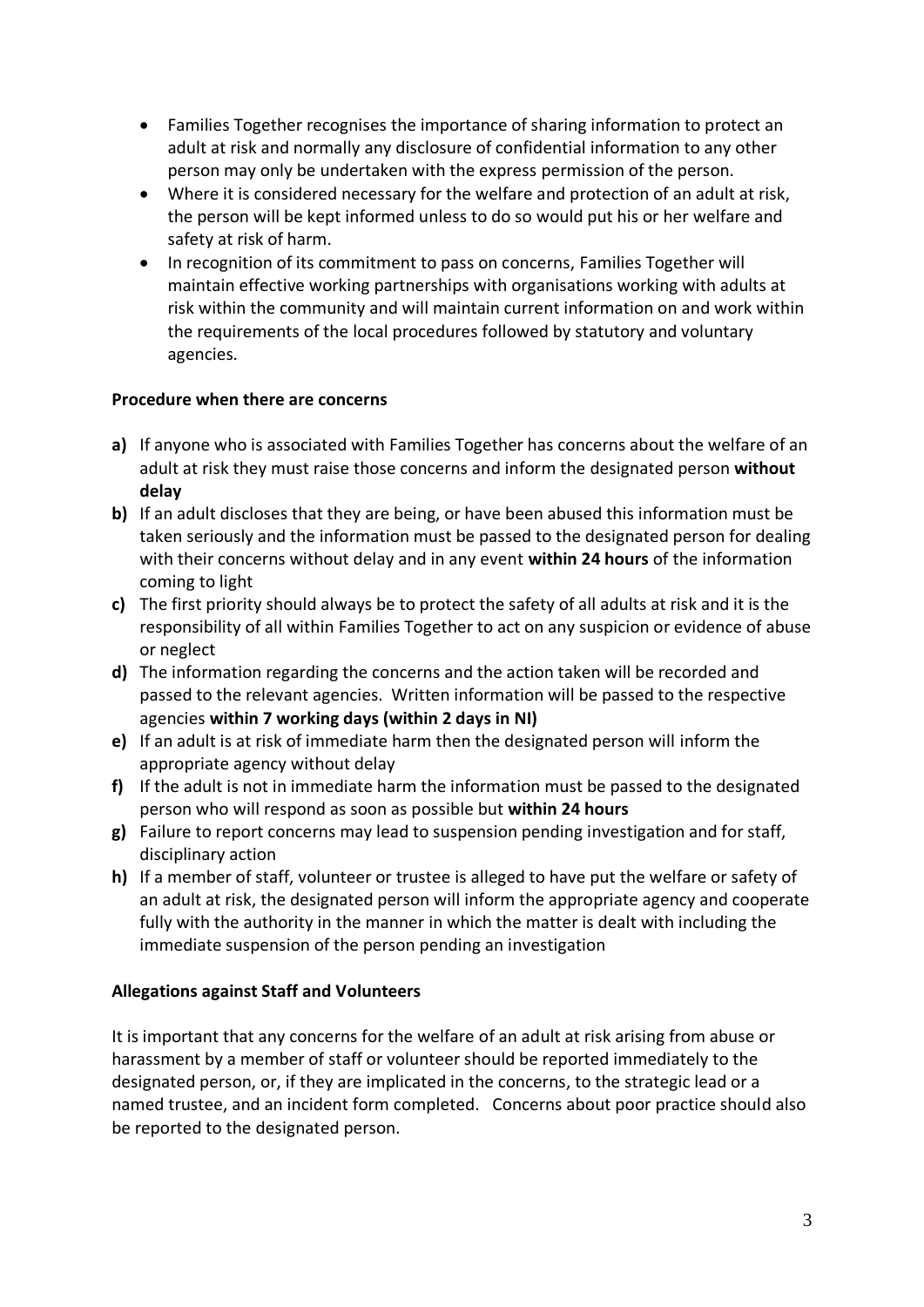Where there are allegations of abuse or concerns about poor practice of staff or volunteers there may be three strands of investigation as follows:

- 1. Adult at risk protection investigation (externally led)
- 2. Criminal investigation (externally led by the Police Authority)
- 3. A disciplinary investigation (internally led)

It may be that the employee will be suspended with pay during an investigation or a volunteer asked to cease volunteering pending the outcome of the investigation.

## **Designated Safeguarding Personnel**

Families Together has appointed

# **Amanda Jacques 01379 678552 or 07540 282074 to take the strategic lead responsibility and**

| Kerry Agricole          | 01379 678552 or 07415 690130 |
|-------------------------|------------------------------|
| Charlotte Bloomfield    | 01379 678552 or 07754 285649 |
| <b>Charlotte Deacon</b> | 01379 678552 or 07921 137481 |
| Hannah Edwards          | 01379 678552 or 07563 029195 |
| Wendy Gausden           | 01379 678552 or 07395 796279 |
| Karen Lovell            | 01379 678552 or 07925 138384 |
| Jo Pearson              | 01379 678552 or 07933 801871 |
| Vickie Stone            | 01379 678552 or 07754 764477 |
| Julie Sullivan          | 01379 678552 or 07927 322506 |
| <b>Helen Thorby</b>     | 01379 678552 or 07563 029117 |
| <b>Honor Warner</b>     | 01379 678552 or 07415 689087 |
| Eloise Warren           | 01379 678552 or 07563 029068 |
| Steven Wort             | 01379 678552 or 07925 138386 |
|                         |                              |

to act as the designated person(s) and Kathryn Sansom 07938 915602 to act as named trustee.

#### **Retention of Records**

A factual, dated and signed/initialled record of concerns about an adult at risk in a family supported will be kept, in line with Families Together record keeping and procedures.

Records kept by employees about adults at risk should only include contacts made, referrals made including date, time, and reason, and referral agency.

This policy will be reviewed annually and more frequently if **appropriate**

| Signed by Chair: | C. Read       |
|------------------|---------------|
| Date:            | November 2021 |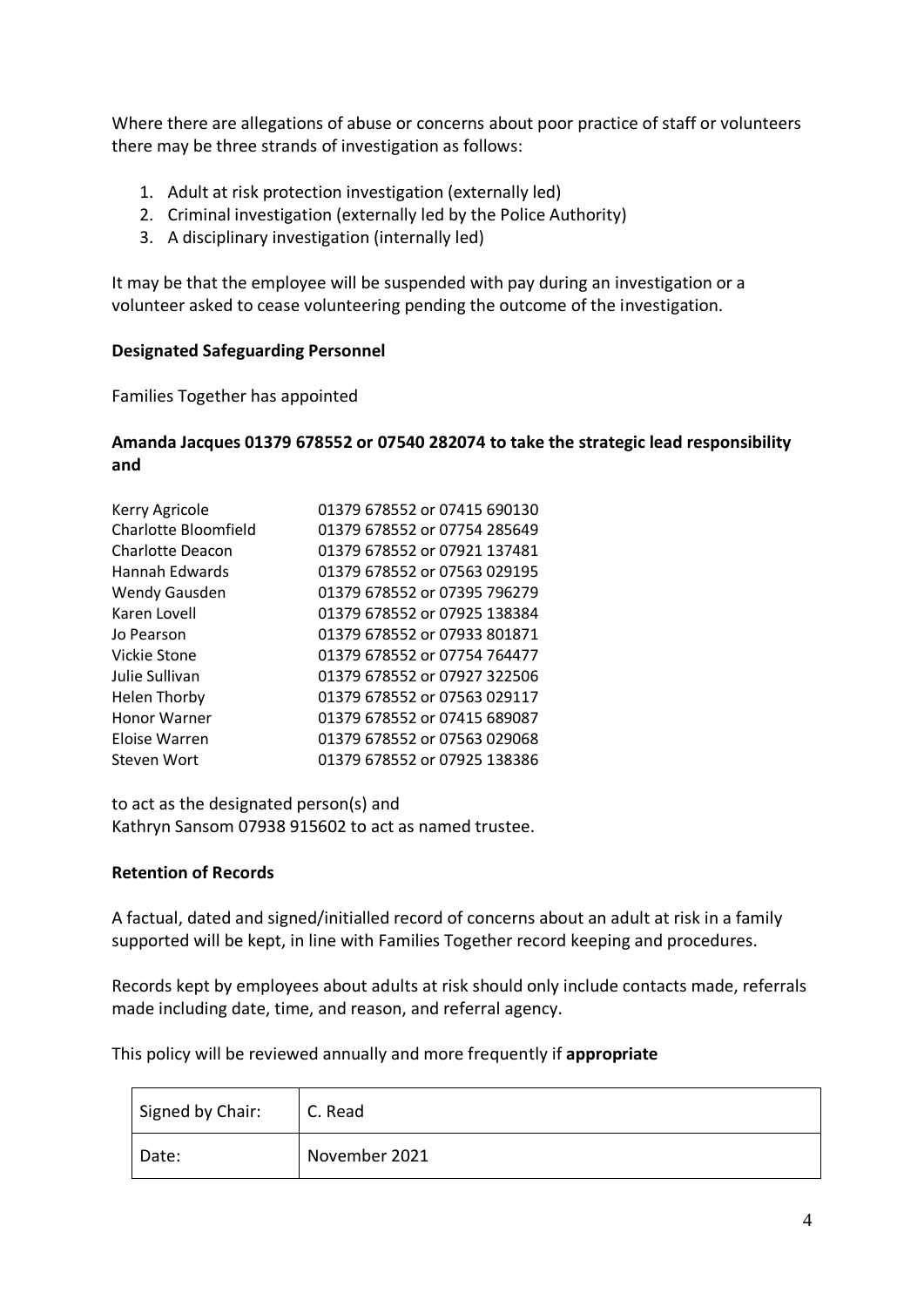| <b>Review Date:</b> | November 2022 |
|---------------------|---------------|
|---------------------|---------------|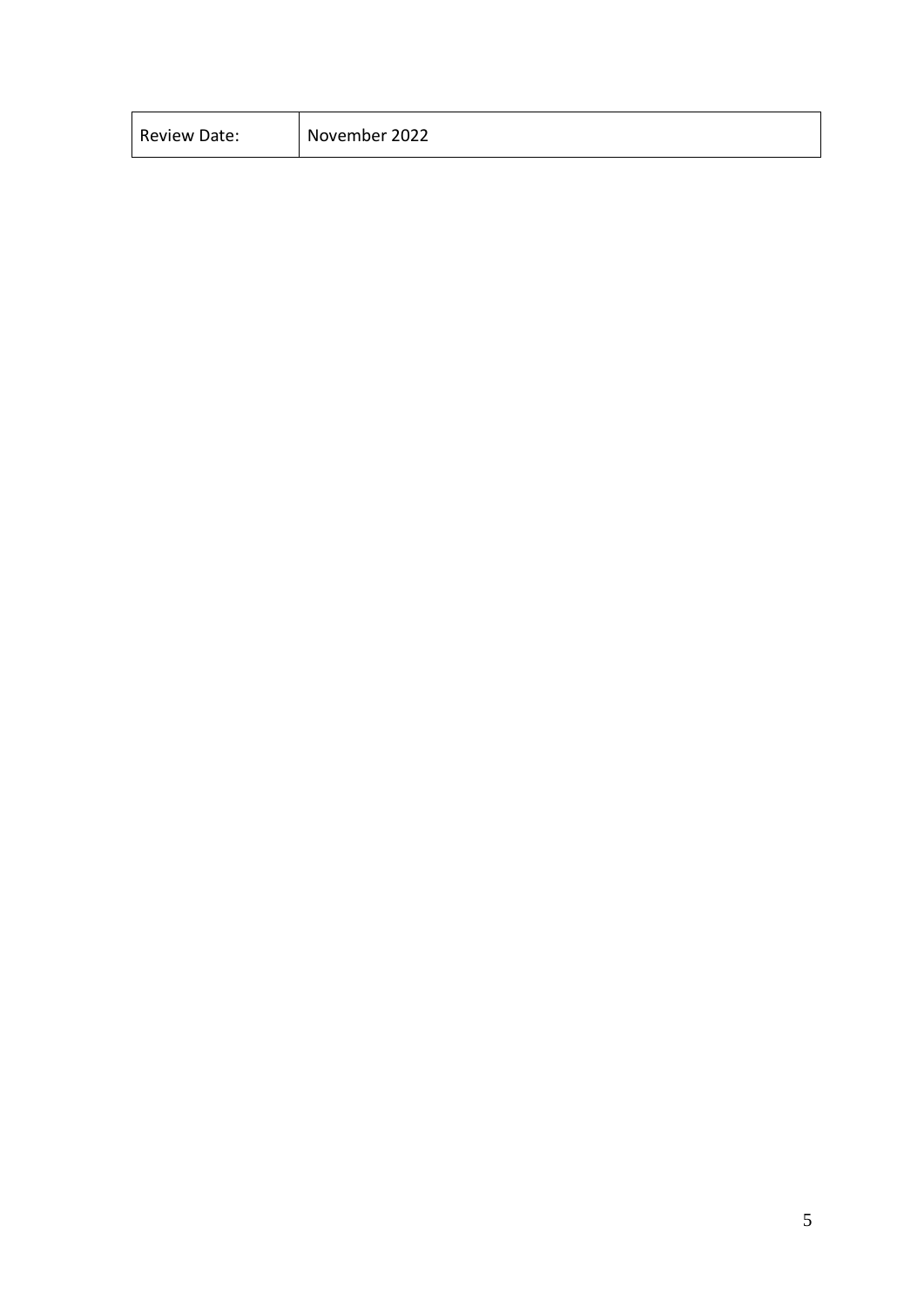# **Appendix 1 –Types & Signs of Abuse**

## **Categories of Abuse**

## **[Self-neglect](https://www.anncrafttrust.org/what-is-self-neglect/)**

This covers a wide range of behaviour, but it can be broadly defined as neglecting to care for one's personal hygiene, health, or surroundings. An example of self-neglect is behaviour such as hoarding.

## **[Modern Slavery](https://www.anncrafttrust.org/what-is-modern-slavery/)**

This encompasses slavery, human trafficking, forced labour, and domestic servitude.

## **[Domestic Abuse](https://www.anncrafttrust.org/disability-domestic-abuse/)**

This includes psychological, physical, sexual, financial, and emotional abuse perpetrated by anyone within a person's family. It also includes so-called "honour" based violence.

## **Discrimination**

Discrimination is abuse that centres on a difference or perceived difference, particularly with respect to race, gender, disability, or any of the protected characteristics of the Equality Act.

## **[Organisational](https://www.anncrafttrust.org/institutional-abuse-definitions-signs-symptoms/)**

This includes neglect and poor care practice within an institution or specific care setting, such as a hospital or care home, or in relation to care provided in one's own home. Organisational abuse can range from one off incidents to ongoing ill-treatment. It can be through neglect or poor professional practice as a result of the structure, policies, processes and practices within an organisation.

#### **[Physical](https://www.anncrafttrust.org/what-is-physical-abuse/)**

This includes hitting, slapping, pushing, kicking, restraint, and misuse of medication. It can also include inappropriate sanctions.

#### **[Sexual](https://www.anncrafttrust.org/what-is-sexual-abuse/)**

This includes rape, indecent exposure, sexual harassment, inappropriate looking or touching, sexual teasing or innuendo, sexual photography, subjection to pornography or witnessing sexual acts, indecent exposure and sexual assault, or sexual acts to which the adult has not consented or was pressured into consenting.

# **[Financial or Material](https://www.anncrafttrust.org/what-is-financial-abuse/)**

This includes theft, fraud, internet scamming, and coercion in relation to an adult's financial affairs or arrangements, including in connection with wills, property, inheritance or financial transactions. It can also include the misuse or misappropriation of property, possessions, or benefits.